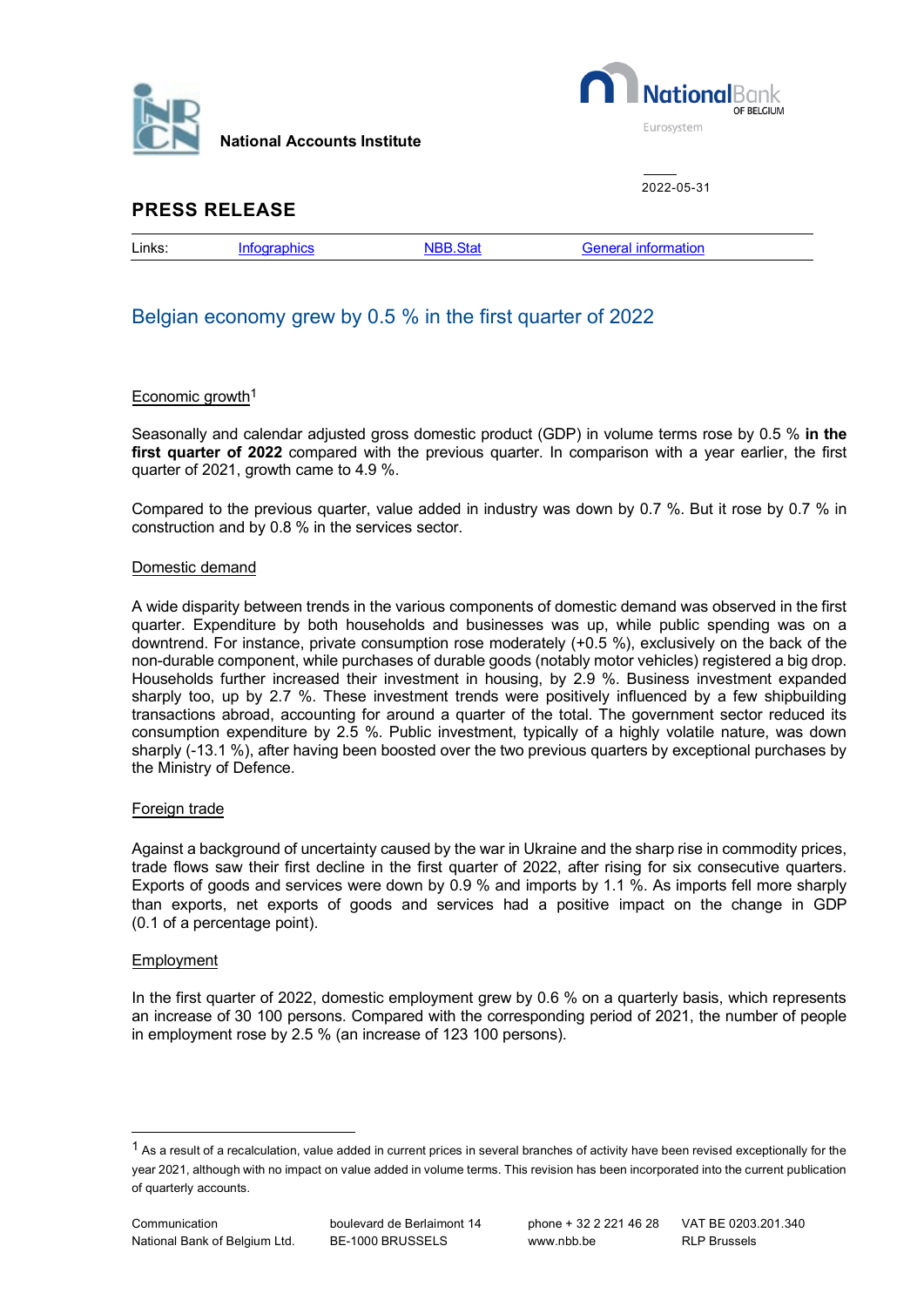*Compared with the flash estimate of 28 April 2022, the newly published growth figures are a lot more accurate. The main administrative data (namely, VAT data, industrial production statistics, etc.) were equally available, as is customary with the 60-day estimate of GDP for a given quarter. The main uncertainties stemming from the pandemic in this estimate are currently in the area of non-market production and the components of the expenditure approach, for which the available information was still fairly limited and for which traditional estimation models were not always applicable. It is here that wider revisions are possible in the future and, therefore, also at the overall GDP level.* 

*As far as seasonal adjustment of the data series is concerned, the recent [Eurostat](https://ec.europa.eu/eurostat/documents/10186/10693286/Time_series_treatment_guidance.pdf) guidance on the subject has been closely followed in order to estimate the impact of COVID-19 as accurately as possible.*

boulevard de Berlaimont 14 BE-1000 BRUSSELS

RLP Brussels